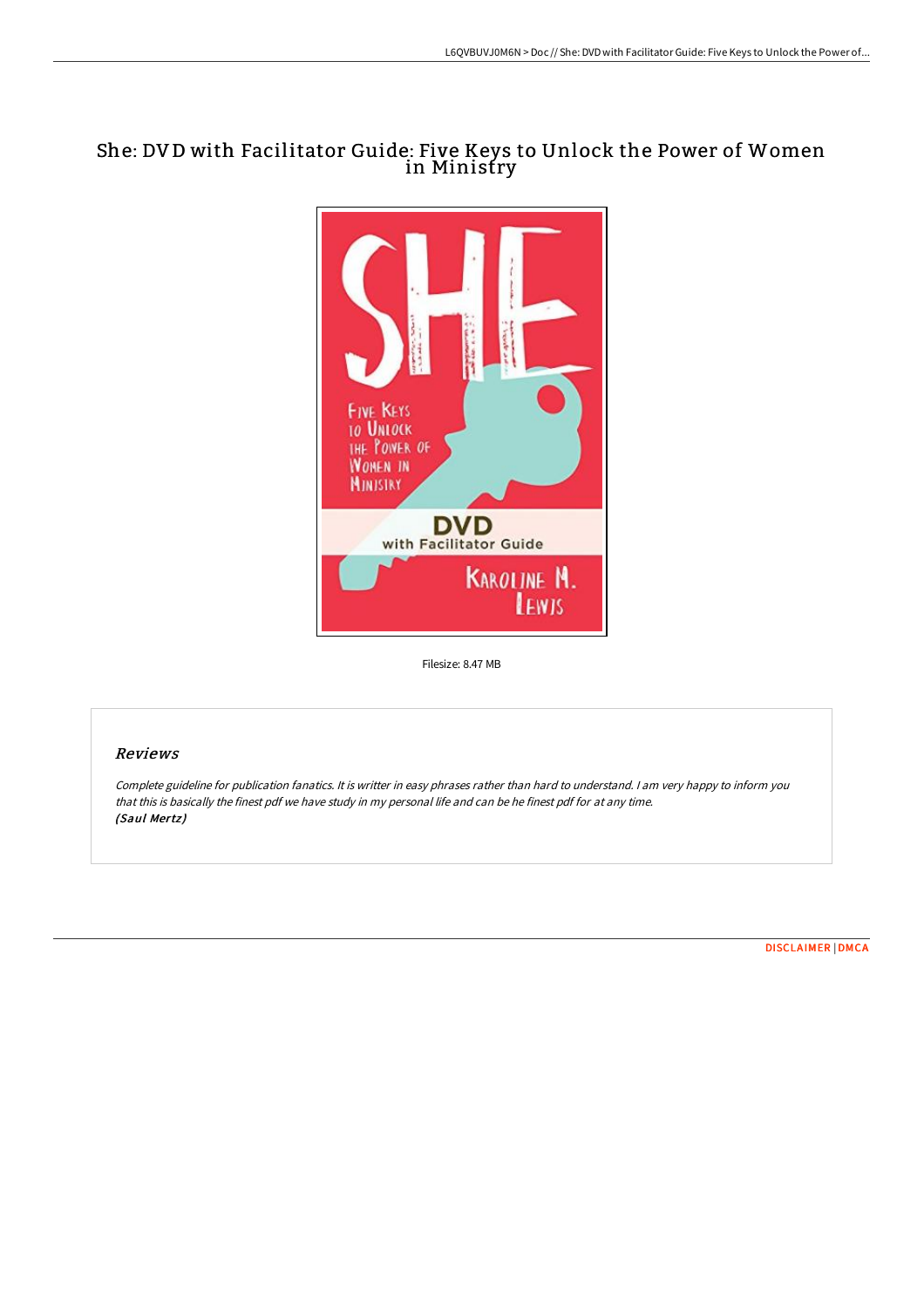## SHE: DVD WITH FACILITATOR GUIDE: FIVE KEYS TO UNLOCK THE POWER OF WOMEN IN MINISTRY



Abingdon Press, 2017. DVD video. Condition: New. Language: English . Brand New Book. Women who serve as clergy or in other church leadership roles experience ministry differently than men do. They offer remarkably powerful gifts, but their pathways are full of obstructions and thorny challenges. Compounding this problem is the fact that there often is an assumption that these issues have been solved; women are ordained, have been granted their places, end of story. But in fact the issues have not been solved; they are just masked, disguised or buried below the surface. Karoline Lewis s best-selling book SHE: Five Keys to Unlock the Power of Women in Ministry addresses the problem. SHE covers everything from biblical arguments for and against women in the church to what not to wear. With startling clarity, Lewis reveals the underpinnings of sexism and examines issues of identity, authority, sexuality, authenticity, embodiment, boundaries and self-care. She guides the reader to develop a personal theology of leadership. Lewis is a scholar and clergywoman, and her book is practical, insightful, and thought-provoking. The SHE study is the essential next step, helping pastors other leaders to process the information and apply it in their own lives and ministries. It is a five-session group experience for clergy, staff and laity, women and men. It includes a Participant Book, which serves as a personal workbook and journal. It also includes a DVD with brief segment starter videos featuring the author. The facilitator s guide is included on the DVD and available for download online. The study can be organized over a period of weeks, or can be completed as a one- or two-day retreat. It is an exceptional training tool for clergy, church staff, lay leaders, and other ministry professionals, especially women. It shapes leaders who are more fruitful,...

 $\mathbb{R}$ Read She: DVD with [Facilitator](http://techno-pub.tech/she-dvd-with-facilitator-guide-five-keys-to-unlo.html) Guide: Five Keys to Unlock the Power of Women in Ministry Online B Download PDF She: DVD with [Facilitator](http://techno-pub.tech/she-dvd-with-facilitator-guide-five-keys-to-unlo.html) Guide: Five Keys to Unlock the Power of Women in Ministry